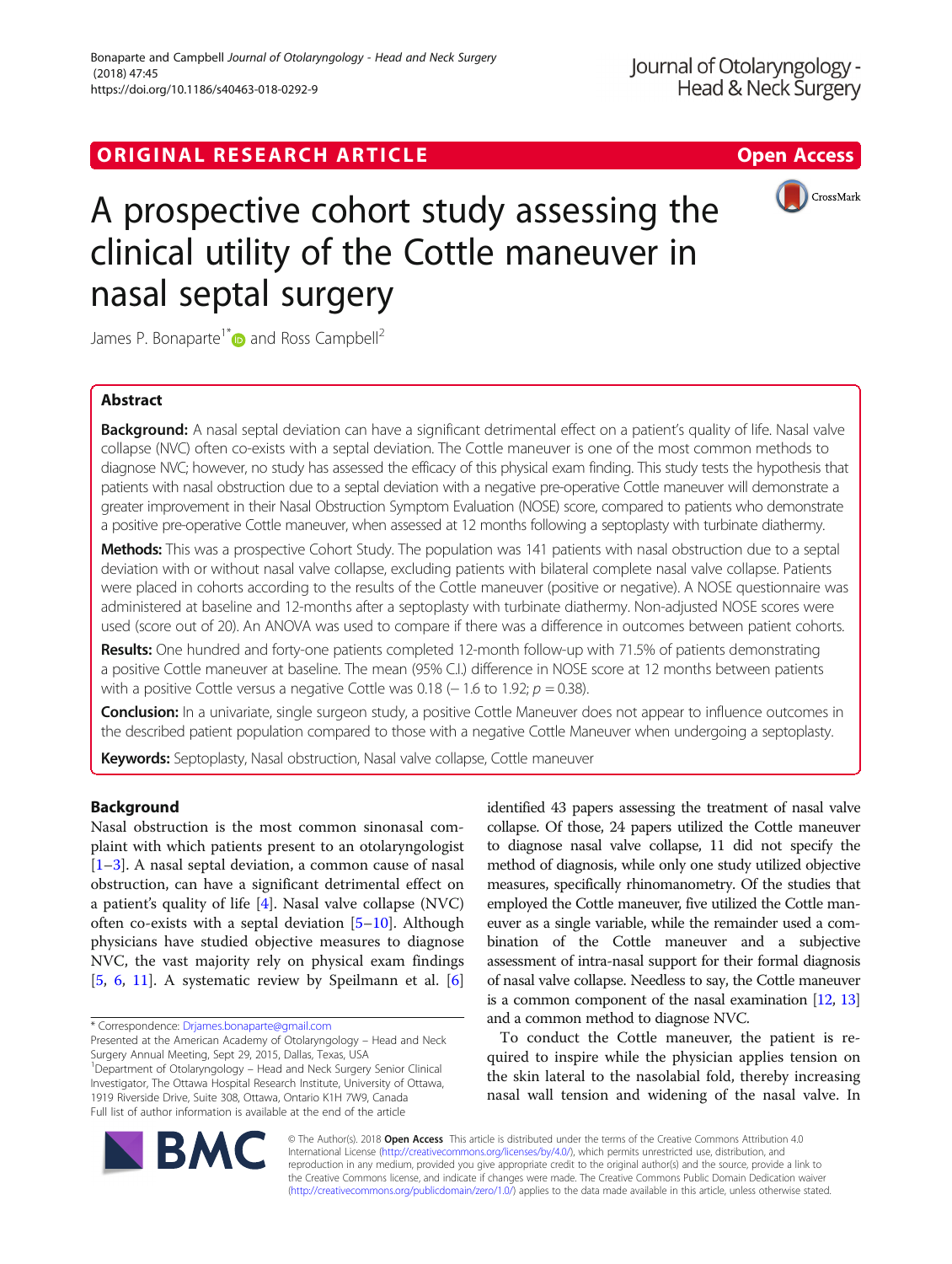patients who have narrow or collapsing nasal valves, this maneuver improves nasal airflow, which constitutes a positive test. To many physicians, a positive test suggests that a functional rhinoplasty to specifically address the nasal valve may be necessary [\[6\]](#page-7-0). Indeed, in a clinical consensus statement published by the American Academy of Otolaryngology – Head and Neck Surgery (AAO-HNS), [\[13](#page-8-0)] the authors researched a consensus regarding the utility of certain physical exam findings in diagnosing NVC. These include: the subjective improvement in nasal airflow during a Cottle maneuver, the visible inspiratory collapse of the nasal wall and/or alar rim during inspiration, and the increased nasal obstruction during deep inspiration. Audible improvement in nasal airflow along with subjective improvement during the Cottle maneuver reached consensus; however, audible improvement alone did not. Interestingly, there was a consensus that there is no gold standard test to diagnose NVC.

As mentioned previously, results of a systematic review [\[6](#page-7-0)] noted that the Cottle maneuver is the most common method used to diagnose clinically relevant NVC that requires surgical repair. Of the studies reviewed, 55% of papers reviewed relied on the Cottle maneuver alone or in combination with a physical exam as the definition of clinically relevant NVC. Despite the widespread acceptance of the Cottle maneuver as a physical examination test to diagnose and define NVC, it has never been validated, nor has it been confirmed that all patients with a positive Cottle maneuver require repair of the nasal valve.

Based on our review, the majority of studies that assessed the effectiveness of a septoplasty in treating nasal obstruction secondary to a septal deviation have used the evidence of NVC as an exclusion criterion [[14](#page-8-0)– [21\]](#page-8-0). A number of other studies assessing the outcomes of septoplasty indicated that other causes of nasal obstruction were excluded, but made no specific reference to nasal valve collapse  $[14, 22-26]$  $[14, 22-26]$  $[14, 22-26]$  $[14, 22-26]$  $[14, 22-26]$ . We found only one study that assessed septoplasty outcomes in patients with a septal deviation along with evidence of NVC [\[7](#page-7-0)]. However, given that the nasal septum and inferior turbinates themselves constitute boundaries of the internal nasal valve,  $[5, 6, 11, 13, 27-32]$  $[5, 6, 11, 13, 27-32]$  $[5, 6, 11, 13, 27-32]$  $[5, 6, 11, 13, 27-32]$  $[5, 6, 11, 13, 27-32]$  $[5, 6, 11, 13, 27-32]$  $[5, 6, 11, 13, 27-32]$  $[5, 6, 11, 13, 27-32]$  $[5, 6, 11, 13, 27-32]$  $[5, 6, 11, 13, 27-32]$  $[5, 6, 11, 13, 27-32]$  $[5, 6, 11, 13, 27-32]$  a septoplasty with a reduction in the anterior edge of the inferior turbinate will theoretically have an effect on the internal nasal valve. Garcia et al. [[33\]](#page-8-0) assessed nasal resistance due to a septal deviation at different points of the nasal cavity. The authors noted that a septal deviation located at the level of the nasal valve (within 3 cm of the nasal opening) resulted in an increase in nasal resistance by 124%, while deviations in other areas of the nasal cavity increased resistance by no more than 30%. This increase in resistance could in itself alter the biomechanics of nasal airflow and thereby alter transnasal pressure and thereby result in alar or valve collapse.

Schalek and Hahn (2011) [[7\]](#page-7-0) noted that, in patients with an anterior septal deviation along with contralateral nasal valve collapse, a septoplasty led to resolution of both the nasal obstruction and nasal valve collapse. The authors noted that 91% of patients demonstrated an improvement on the side with nasal valve collapse. This study was limited by its small sample size of 12 patients, and the lack of a validated outcome measure. The clinical consensus statement published by Rhee et al. [[13](#page-8-0)] noted that there was a strong consensus that procedures targeted to support the lateral nasal wall/alar rim are distinct entities from a septoplasty. However, there was moderate to strong agreement that, "in some cases" a septoplasty can treat NVC without other nasal wall procedures. The authors note that surgical procedures targeting the nasal wall are indicated when septal and/or turbinate surgery is not sufficient. Apart from the previously discussed study, there is little or no research specifically assessing the role of a septoplasty in patients with NVC. Therefore, the effectiveness of a septoplasty with inferior turbinate treatment alone in treating nasal obstruction secondary to a septal deviation with co-existing NVC has not been adequately studied.

Given the recommendations for diagnosing NVC as well as the frequency in which studies utilize the Cottle maneuver to diagnose it, one should question whether the test is clinically useful in patients with a septal deviation. If the Cottle maneuver accurately diagnoses NVC, and by extension, patients that also require surgery of the nasal valve, one can make the assumption that patients with a septal deviation and a positive Cottle maneuver may require specific treatment of the nasal valve. This is turn would suggest, that if patients require nasal valve surgery in addition to a septoplasty, not performing this required surgery might result in poorer outcomes compared to patients with a septal deviation who require only a septoplasty with or without inferior turbinate diathermy. However, this too has not been adequately studied.

The primary objective of this study was to test the hypothesis that patients with nasal obstruction due to a septal deviation who have a negative pre-operative Cottle maneuver will demonstrate a greater improvement in their Nasal Obstruction Symptom Evaluation (NOSE) score, compared to patients who have a positive pre-operative Cottle maneuver, when assessed at 12 months following a septoplasty with turbinate diathermy [[15](#page-8-0)].

The secondary objective was to test the hypothesis that the odds of failure of a septoplasty, as defined by a published patient centered outcome [\[34\]](#page-8-0) using the NOSE score, would be higher in patients with a positive pre-operative Cottle maneuver versus a negative Cottle maneuver.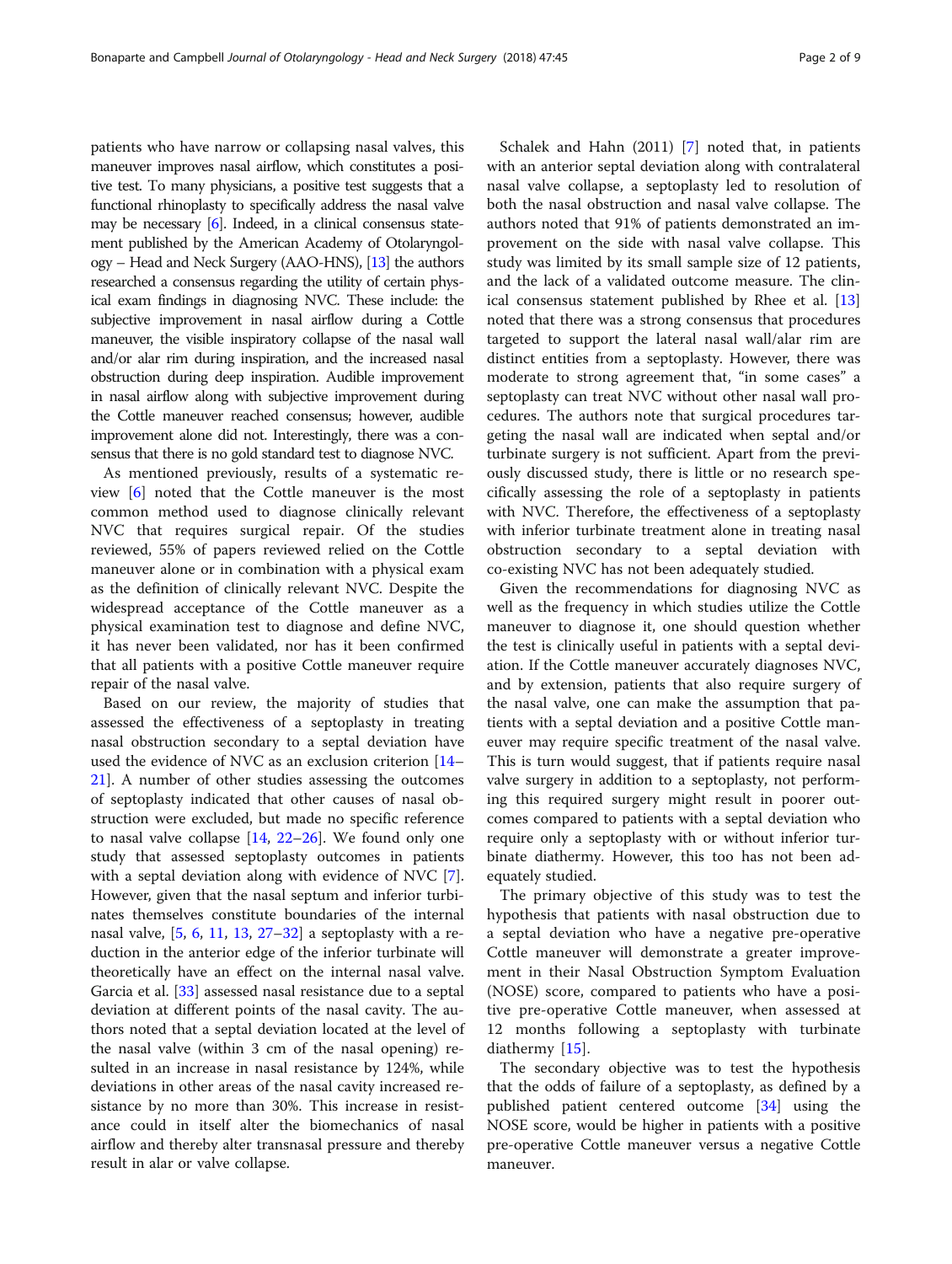## Methods

## Study design

This study was approved by our institutional ethics review board (20140735-01H). This was a prospective cohort study, consisting of two groups of patients with nasal obstruction. All patients were diagnosed with a septal deviation with or without visible evidence of NVC. Patients underwent a thorough standard pre-operative clinical evaluation of the nasal airway, including administration of the NOSE score. Patients were then placed in groups depending on the result of the Cottle maneuver, either positive or negative.

### Population

All adult patients over the age of 18 years old, referred to the otolaryngology clinic of the senior author (JB) between Nov 1, 2014 and March 1, 2017 with nasal obstruction with a septal deviation were asked to enroll in the study. All patients had a minimum of a one-month trial on a topical intranasal corticosteroid prior to enrollment in the study.

Patients with bilateral partial NVC or unilateral complete NVC in addition to a septal deviation, either unilateral or bilateral (Grade 0–2 OVCS: Ottawa Valve Collapse Scale), [[35](#page-8-0)] were included in the study. Partial collapse was defined as collapse of the internal and/or external valve during inspiration with the maintenance of nasal airway airflow; complete collapse was defined as total collapse of external nasal valve with the nasal ala contacting the caudal septum during inspiration, thereby completely occluding nasal airflow. Patients with complete bilateral collapse of the external nasal valve during inspiration were considered to have severe NVC and were excluded (Grade 3 OVCS). Patients were also excluded from the study if they previously had nasal structural surgery, static narrowing of the alar rim or external nasal valve (ie. a caudal septal deviation along the columellar edge, wide columella, statically collapsed alar rim), co-existing traumatic deviation of the nasal bones, allergic rhinitis, chronic rhinosinusitis with or without nasal polyposis, a neoplastic or autoimmune process.

#### Assessment of nasal airway

All patients had a thorough otolaryngological physical examination. Specifically, the external structure of the nose was assessed, and any deviation of the bony nasal pyramid or other deformities was documented. Visual inspection for collapse of the internal and/or nasal valves with both normal and deep inspiration was performed, and the presence or absence, laterally and severity of observed nasal collapse was recorded. A nasal speculum was used to perform anterior rhinoscopy and finding of a septal deviation and/or inferior turbinate hypertrophy were documented. Nasal decongestion was not utilized as all patients had a minimum of 1 month trial of topical nasal corticosteroids prior to inclusion. Flexible nasolaryngoscopy was performed in all patients to rule out non-septal causes of nasal obstruction.

All patients had the Cottle maneuver performed pre-operatively by the primary author (JB) as part of a general nasal examination. The examiner instructed the patient to breathe to breath in deeply through his or her nose two times. The first with no intervention, and the second time with the examiners' thumbs placed on the patients' cheeks, applying firm lateral pressure to stent open the nasal valves. A patient was defined as having a positive Cottle maneuver if he/she indicated his/her breathing improved compared to breathing without the Cottle maneuver. Finally, a baseline NOSE score was obtained for each patient.

#### Intervention

All patients had a septoplasty with bilateral inferior turbinate diathermy performed by the senior author in Ottawa, Ontario, Canada. The surgical approach was similar for all patients. A Killian incision, placed approximately 0.3–0.5 cm from the edge of the columella on the left side, was performed for all patients. A unilateral mucoperichondrial flap was raised on the left side. The deviated portion of the septum as well as the maxillary crest, if deviated, was removed. The surgery was individualized in accordance with the patient's individual anatomy and sites of obstruction. The L-strut of the septum was not altered according to standard practice. The mucoperichondrial flap was then closed using a 4–0 gut quilting suture followed by 4–0 gut closure of the Killian incision. No septal splints or packing were used in any patient [[36\]](#page-8-0). The anterior edges of the inferior turbinates were reduced using needle-tip electrocautery set on 15 coagulation in a submucosal fashion. The turbinates were then lateralized by out-fracturing the bone. Follow-up for patients occurred between one and 2 weeks post-operatively for initial assessment, and again at 1 month, 6 months and 12 months.

#### Outcome measure

The primary outcome measure utilized for the study was the NOSE [[15,](#page-8-0) [20\]](#page-8-0) score at 12 months post-operatively. The relative change in NOSE score, defined as the percentage change as a function of baseline score, was not used as this would convert normally distributed data into non-normal distribution [[37\]](#page-8-0). Instead, the NOSE score at 12 months was used as the primary outcome and the baseline NOSE score [\[22](#page-8-0)] was used as a covariate to correct for baseline differences in symptom severity in an ANOVA [[37](#page-8-0)].

A secondary outcome measure, surgical failure, was defined as an improvement in the NOSE score of 40% or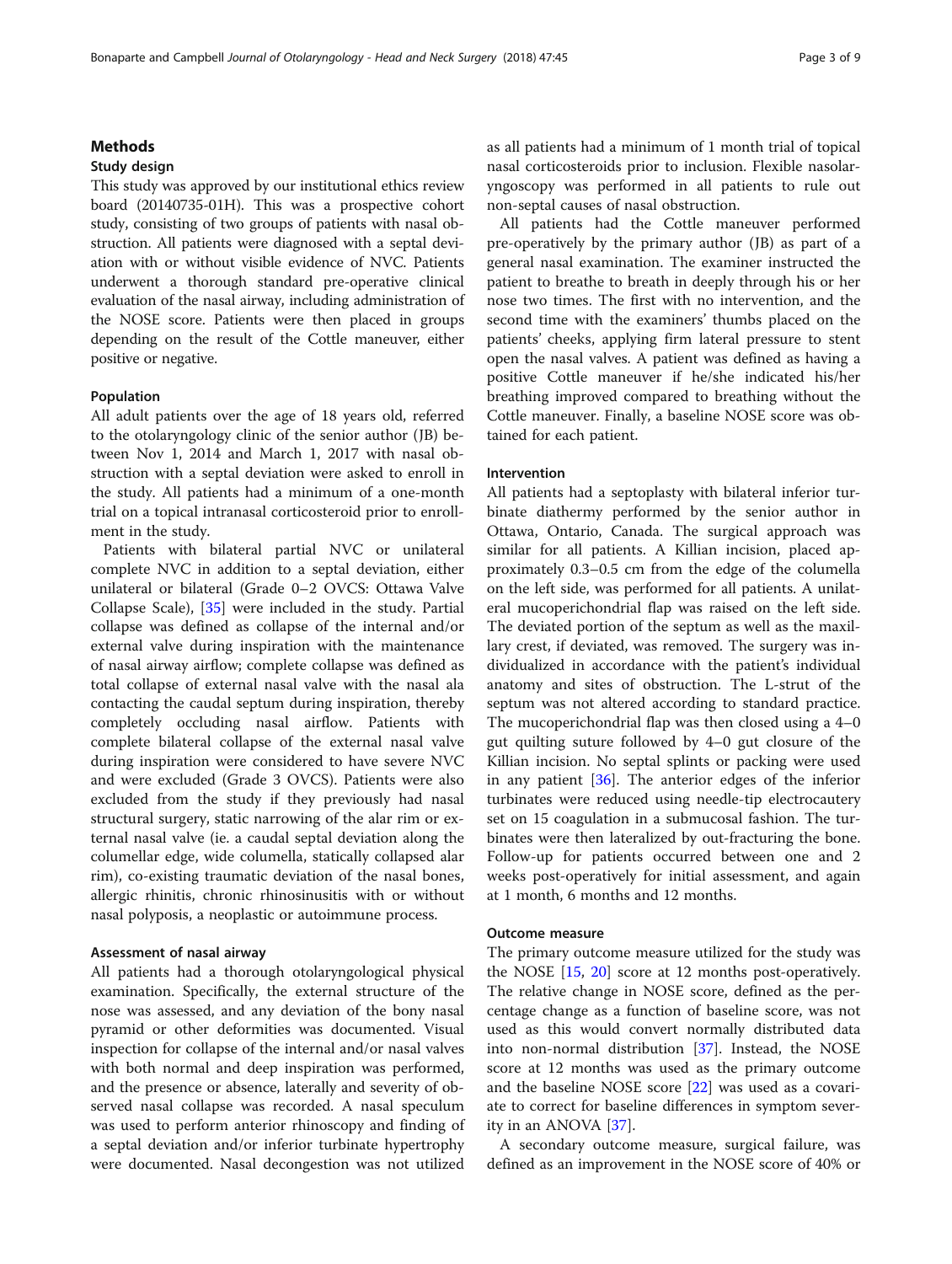less at 12 months; this value has recently been shown to be the minimal important difference for patients, in a study of patient-defined outcomes following nasal airway surgery [\[34\]](#page-8-0). Using this definition, we were able to dichotomize outcomes into treatment success or treatment failure [[34\]](#page-8-0).

A physical exam was performed to document any complications at 12 months. In patients who did not meet the definition of a successful surgery, we attempted to identify the reason for failure. To identify dynamic internal or external nasal valve collapse post-operatively, the Modified Cottle maneuver [\[38\]](#page-8-0) was used. Static collapse was assessed subjectively if patients appeared to have a narrow valve that did not improve with the Modified Cottle maneuver. Caudal septal deviations were defined as a septal deviation occurring within the area of the external nasal valve.

## Statistical analysis

A pilot test of 25 patients without complaints of nasal obstruction resulted in an average NOSE score of 2.26 with a standard deviation of 3.06. while those with nasal obstruction had a mean score of 15.68 with a standard deviation of 2.96 [\[39](#page-8-0)]. Assuming a power of 95% and a p-value of 0.05, and significance difference between groups defined as 3 with a standard deviation of 3.5, a minimum of 37 patients per group would be required for the study. With this study, we aimed to enroll a minimum of 40 patients per group to ensure an analysis of covariates and subgroup analysis could be performed.

All summary data was presented as mean (standard deviation). An Anderson-Darling test was used to assess the NOSE score for a normal distribution. A general linear model ANOVA was used to compare patients with and without a positive Cottle maneuver. The outcome measure was NOSE score at 12 months. The pre-operative Cottle maneuver result (positive or negative) was used as the categorical variable. Gender was included as a potential variable. Age and baseline pre-operative baseline NOSE score were used as covariates. Statistical significance was defined as a  $p < 0.05$ .

To assess our secondary objective, a logistic binary regression was used to assess whether a positive Cottle maneuver increased the odds of a failure of a septoplasty. The definition of failure was based on a patient centered outcome [[34\]](#page-8-0). Specifically, if a patient did not improve their NOSE score by 40% or more, patients were considered to have failed surgical intervention.

A chi-square test was used to determine if there was a relationship between patients with a positive Cottle maneuver and visible evidence of NVC.

## Results

A total of 181 patients were screened for inclusion (Fig. [1\)](#page-4-0). A total of 170 patients provided baseline data and completed the surgical treatment. One hundred and forty-one (141) patients completed the 12-month follow-up data collection, corresponding to a drop-out rate of 17%,; 21.1% in negative Cottle cohort and 15.2% in positive Cottle cohort.

The mean (standard deviation) age of patients who completed follow-up was 41.3 (13.4); 28.5% of patients were female. After a baseline screening exam, 67.4% of subjects had a positive Cottle maneuver. Summary data for all patients are presented in Table [1.](#page-5-0) The NOSE data at 12 months did not differ from a normal distribution ( $p = 0.23$ ).

Of those with a negative Cottle maneuver, 56.5% had no evidence of visible valve collapse while 43.5% had visible evidence of valve collapse on exam. For those with a positive Cottle maneuver, 41.0% had no visible evidence of valve collapse while 58.9% had visible evidence of valve collapse on physical exam ( $p = 0.084$ ) (Table [2](#page-5-0)).

The results of the ANOVA are presented in Table [3](#page-6-0). Assessment of residuals versus fits appeared to be random and fit the model. There were 10 outliers in the model. The ANOVA was tested a second time with the outliers removed and there was no change in the results. There was no statistically significant difference in the NOSE score at 12 months between those patients with and without a positive pre-operative Cottle maneuver ( $p = 0.38$ , R-squared =  $56.29\%$ ). The mean ( $95\%$  C.I.) difference in NOSE score at 12 months between patients with a positive Cottle versus a negative Cottle was 0.18 (− 1.6 to 1.92).

Performing the same ANOVA model with the presence of absence of visible valve collapse on exam did not reach significance ( $p = 0.27$ ).

Of the 141 patients who completed the one-year follow-up, 14 did not meet the definition of surgical success. The causes of failure, as assessed by the primary author are listed in Table [4](#page-6-0). In those patients that failed the surgery, the most common cause was a persistent caudal septal deviation (33%) followed by static nasal valve narrowing (27%). Dynamic collapse was the cause of only one surgical failure in our population. One patient failed due to nasal polyps that were not appreciated during the pre-operative evaluation.

Results of the logistic regression failed to demonstrate the usefulness of the Cottle maneuver as a predictor of surgical failure in this population ( $p = 0.99$ ). Specifically, a positive Cottle maneuver increased the odds of surgical failure by an odds ratio (95% C.I.) of 0.79 (0.22–2.8).

## **Discussion**

The diagnosis and treatment of nasal valve collapse in the context of a septal deviation can be challenging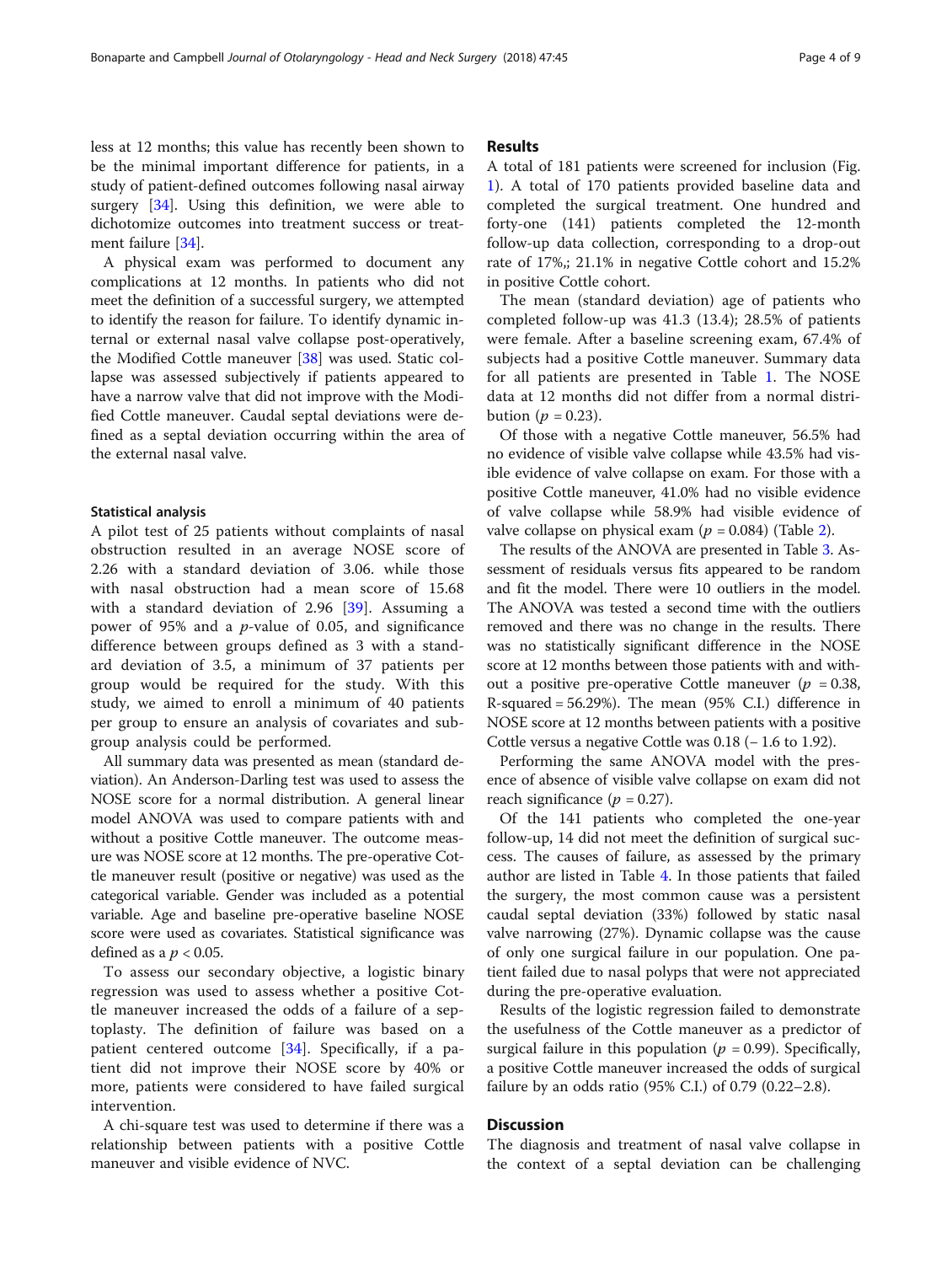<span id="page-4-0"></span>

surgical and diagnostically. Published expert consensus states that there is no gold standard test to diagnose NVC [[13\]](#page-8-0). Given the limited availability of objective measures to diagnose NVC, clinicians and surgeons utilize their history and physical exam. Understanding the efficacy of individual components of the physical exam and their relationship to nasal obstructive will provide a better understanding of the utility of these measures. This study provides evidence that as a single diagnostic measure, the Cottle maneuver has limited clinical utility in predicting which patients with nasal

obstruction secondary to a septal deviation will fail a septoplasty and inferior turbinate reduction. One key assumption with this reasoning, however, is that those patients with a positive Cottle maneuver also have nasal valve collapse. Although this is not always the case, the Cottle maneuver is the most commonly utilized physical examination for excluding [\[14](#page-8-0)–[21\]](#page-8-0) and including [\[6](#page-7-0)] NVC in previous studies.

The results of this study provide evidence that many patients with a positive Cottle maneuver who undergo a septoplasty and turbinate reduction will demonstrate an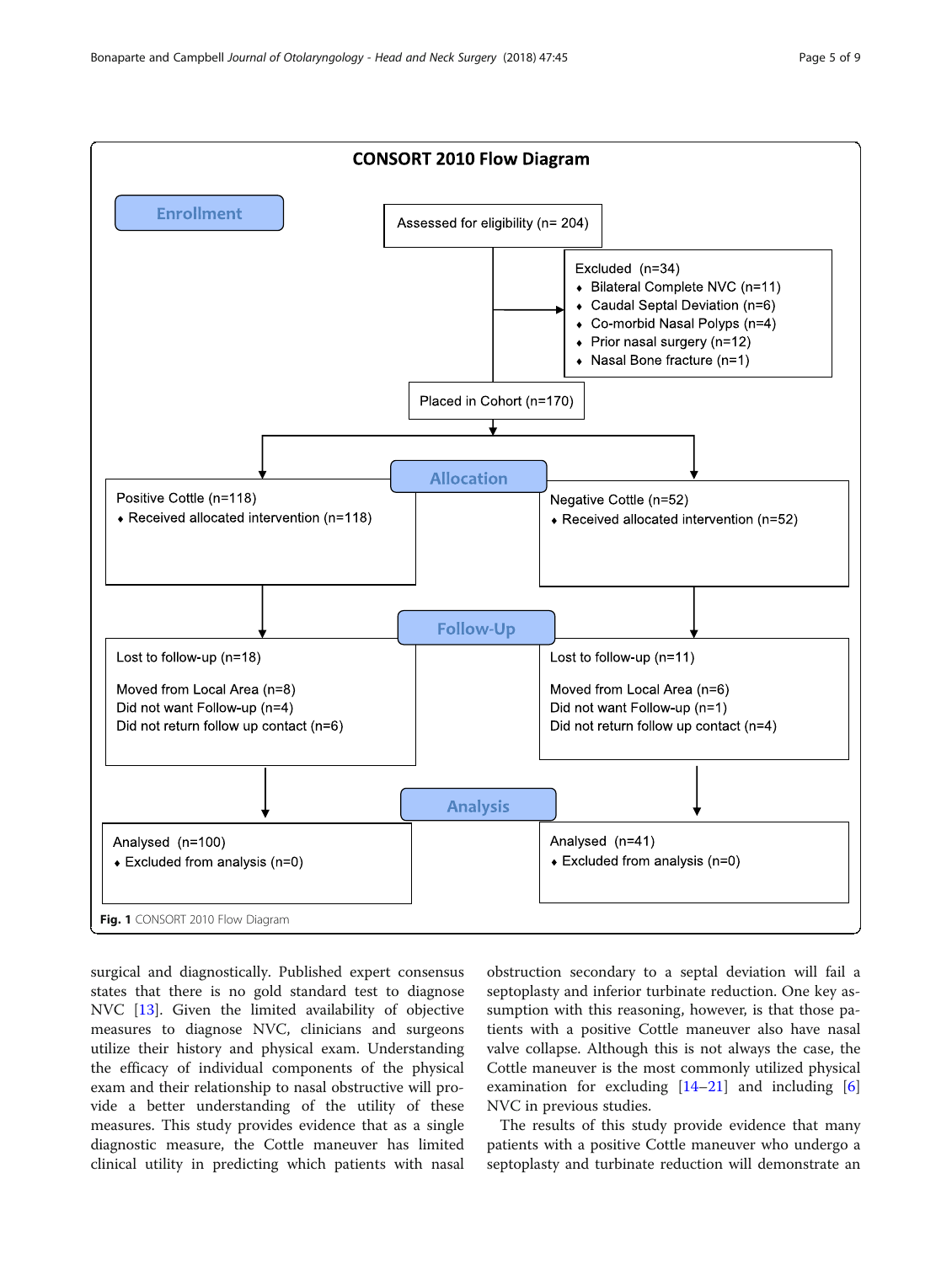| change in NOSE relative to baseline are presented, this data has not been controlled for the covariates included in the ANOVA model |            |              |                 |                 |                   |  |
|-------------------------------------------------------------------------------------------------------------------------------------|------------|--------------|-----------------|-----------------|-------------------|--|
| Variable                                                                                                                            |            | All Patients | Positive Cottle | Negative Cottle | $p$ -value        |  |
| Patient Count                                                                                                                       | N          | 141          | 95              | 46              | n/a               |  |
| Age                                                                                                                                 | Mean       | 41.3         | 40.4            | 43.4            | 0.17 <sup>a</sup> |  |
|                                                                                                                                     | <b>SD</b>  | 13.4         | 12              | 16.3            |                   |  |
| Gender                                                                                                                              | % Female   | 28.5         | 23.1            | 41.9            | $0.007^{\rm b}$   |  |
| <b>Baseline NOSE</b>                                                                                                                | Mean       | 13.3         | 13.1            | 13.7            | 0.43 <sup>a</sup> |  |
|                                                                                                                                     | SD         | 4.06         | 4.1             | 3.9             |                   |  |
| 12 Month NOSE                                                                                                                       | Mean       | 4.1          | 4.2             | 4.2             | 0.57 <sup>a</sup> |  |
|                                                                                                                                     | SD         | 4.6          | 4.6             | 4.5             |                   |  |
| Change in NOSE                                                                                                                      | Mean       | 9.1          | 8.9             | 9.5             | 0.78 <sup>a</sup> |  |
|                                                                                                                                     | <b>SD</b>  | 5.7          | 5.8             | 5.6             |                   |  |
| % Change in NOSE                                                                                                                    | Mean       | 67.5         | 66.8            | 68.8            | 0.81 <sup>a</sup> |  |
|                                                                                                                                     | SD         | 35.8         | 36.9            | 33.5            |                   |  |
| Surgical Failure                                                                                                                    | n.         | 14           | 9               | 5               | 0.99 <sup>b</sup> |  |
|                                                                                                                                     | % of Total | 9.9          | 9.5             | 10.5            |                   |  |

<span id="page-5-0"></span>Table 1 Summary of demographics and baseline outcome measures. Although scores for the change in NOSE and the percentage

N number of patients, SD standard deviation, NOSE nasal obstruction symptom index, n/a not applicable

<sup>a</sup>two-sample t-test, <sup>b</sup> Chi-square test

equivalent improvement in their symptoms to those patients with a negative Cottle maneuver. The reduction in the NOSE score after a septoplasty in both positive and negative Cottle maneuver patients were similar to those in other published papers assessing patients without evidence of nasal valve collapse [\[16](#page-8-0)–[18,](#page-8-0) [20](#page-8-0), [40](#page-8-0)]. To our knowledge, there is no published study that provides evidence demonstrating the usefulness of nasal valve lateralization techniques or lateral nasal sidewall strengthening over a standard septoplasty with turbinate reduction in patients with mild to moderate valve collapse based on the Cottle maneuver. One important consideration, however, is that this study was an assessment of a single examination. It is likely that multiple factors predict the failure of a septoplasty, and several examinations considered together may be more appropriate than a single assessment using a single test. The goal of this study is to provide the basis of future studies assessing a multivariate assessment of nasal examinations of surgical outcomes.

Two recent systematic reviews evaluated the surgical treatment of NVC  $[6, 11]$  $[6, 11]$  $[6, 11]$  $[6, 11]$  $[6, 11]$ . None of the studies captured in the review compared the use of a septoplasty (with or without turbinate reduction) alone versus other methods of nasal valve repair (with or without a septoplasty) [\[6](#page-7-0), [11\]](#page-8-0). In many of the reported studies a septoplasty was performed at the time of the nasal sidewall (nasal valve) surgical procedure; however, in no cases was this quantified or controlled as a confounding variable. A recent meta-analysis by Floyd et al. [[10](#page-8-0)] noted that the NOSE score in patients with nasal obstruction due to NVC was significantly reduced following a functional rhinoplasty, with or without a cosmetic component. Although it was noted that a septoplasty is part of a functional rhinoplasty and performed for nearly all patients, the efficacy of this alone was not controlled nor accounted for in the statistical methods. In fact, the authors excluded any paper that included patients who had a septoplasty alone. In addition, in their series of 12 patients with a septal deviation and contralateral alar valve collapse, Schalek and Hahn reported that 11 of 12 patients reported significant improvement of nasal breathing following a septoplasty, without additional procedures to address the nasal valve [\[7](#page-7-0)]. Certainly, there is a role for functional rhinoplasty in many patients with nasal obstruction with NVC; however, an evidence-based approach to identify these patients, and to identify which patients will experience sufficient improvement with a septoplasty and inferior turbinate reduction alone, is currently lacking.

Considering surgical failure, dynamic NVC represented a surprisingly small number of surgical failures.

Table 2 Summary of Patients with and without subjective evidence of nasal valve collapse on exam

| Subjective NVC |    | NOSE (mean) | NOSE (SD) | Positive Cottle | Negative Cottle |
|----------------|----|-------------|-----------|-----------------|-----------------|
| Negative       |    | 14.78       |           | 3G              | 26              |
| Positive       | 16 | -79         | 4         | 56              | 20              |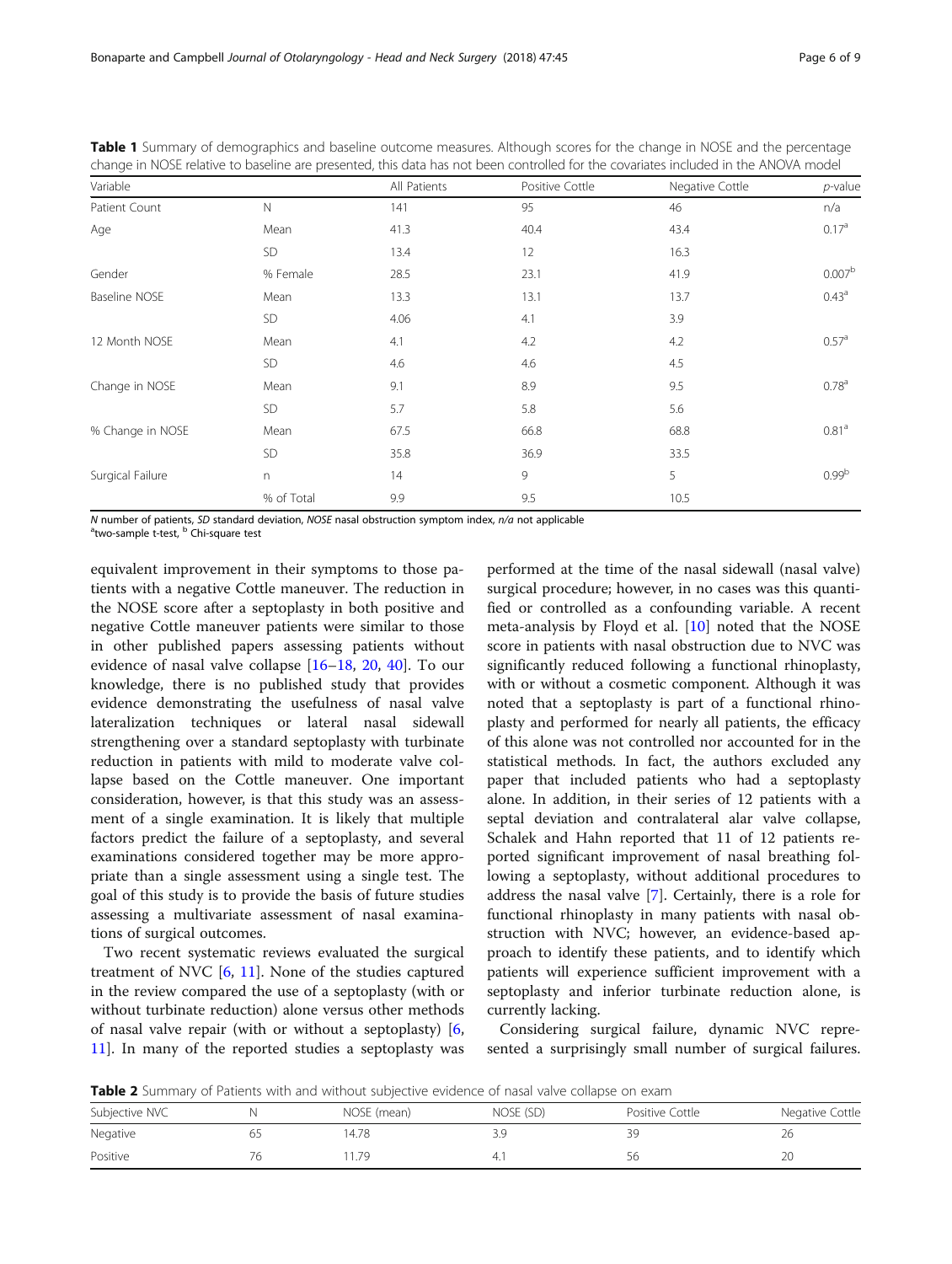| Source of Variation   | df  | Sum of Squares | Mean Square | f-value | $p$ -value |  |
|-----------------------|-----|----------------|-------------|---------|------------|--|
| <b>Baseline Score</b> |     | 1536.24        | 1536.24     | 147.72  | < 0.001    |  |
| Age                   |     | 17.44          | 117.44      | 11.29   | 0.001      |  |
| Cottle                |     | 7.96           | 7.96        | 0.77    | 0.383      |  |
| Gender                |     | .58            | 1.58        | 0.15    | 0.697      |  |
| Error                 | 124 | 289.54         | 10.4        |         |            |  |
| Total                 | 128 | 3027.67        |             |         |            |  |

<span id="page-6-0"></span>Table 3 Summary of ANOVA for the primary outcome measure

df degrees of freedom

The results of our study identify a caudal septal deviation followed by static nasal valve narrowing as the two most common causes of failure. Previous studies have noted that failure to recognize dynamic NVC pre-operatively is the most common cause of septoplasty failure [[9,](#page-7-0) [32,](#page-8-0) [41,](#page-8-0) [42](#page-8-0)]. Chambers et al. (2015) [[43\]](#page-8-0) performed a retrospective assessment of patients who did not demonstrate clinical improvement after a septoplasty. Due to the lack of baseline population numbers, overall the rate of failure is not possible to calculate; however, the cause of failure appeared to be multifactorial. Further complicating the analysis of the results, the authors did not provide information on what tests were used to define specific causes failure causes.

Another unexpected finding in this study was that age was a significant covariate in the ANOVA model. When reviewing this outcome, although statistically significant, the relationship was weak and did not add any clinically meaningful predictive benefit. Prior studies failed to demonstrate any correlation between age and improvements after a septoplasty [[22,](#page-8-0) [23\]](#page-8-0), and therefore it is possible that the positive results in this study are due to being over-powered; it may in fact be a false positive outcome.

Although this study represents a high quality, prospective assessment of patients with nasal obstruction, there are some limitations. One limitation of the study design was that patients could not be randomized to undergo septoplasty and inferior turbinate reduction versus functional rhinoplasty and have post-operative results compared. Given the heterogeneity in both type and location of septal deviation, no specific data was collected with respect to the location of the septal deviation in our patients; this could have been of interest for a more detailed understanding of the etiology of individual patients' NVC, and should occur in future studies. Similarly, we did not prospectively record other commonly utilized assessments of NVC pre-operatively, such as the modified Cottle maneuver. Specific findings in nasal endoscopy was not recorded in our pre-operative evaluation, apart from using it to rule out other causes of nasal obstruction. However, the authors of the AAO-HNS clinical consensus statement indicate that anterior rhinoscopy can be sufficient for an intra-nasal examination of the nasal valve [\[13](#page-8-0)] and therefore we did not include specific endoscopy information. We selected the NOSE score as our primary outcome measure, as the AAO-HNS clinical consensus statement indicates that a NOSE score is valid for the purpose of assessing the outcome of surgical interventions and that the NOSE scale was the most common outcome measure used in a systematic review of studies evaluation the sur-gical treatment of internal NVC [[11](#page-8-0), [13\]](#page-8-0). However, additional outcome measures such as visual analogue scales for nasal breathing could also have been of value, given that nasal breathing is subjective and not a dichotomous variable.

Another limitation of this study is that a single surgeon performed all assessments. Given a lack of a validated grading scheme, a general assessment of NVC is

| Table 4 Causes of surgical failure |  |  |
|------------------------------------|--|--|
|------------------------------------|--|--|

|                                      | Positive Cottle |         | Negative Cottle |         | All Patients |         |
|--------------------------------------|-----------------|---------|-----------------|---------|--------------|---------|
| Reason for Surgical Failure          | Count           | % Total | Count           | % Total | Count        | % Total |
| Caudal Septal Deviation              | 4               | 4.2     |                 | 2.2     |              | 3.5     |
| Narrow External Nasal Valve (Static) | 3               | 3.2     |                 | 2.2     | 4            | 2.8     |
| Valve Collapse (Dynamic)             | 0               | 0.0     |                 | 2.2     |              | 0.7     |
| Perforation                          | 0               | 0.0     |                 | 2.2     |              | 0.7     |
| Untreated allergy                    |                 | 2.1     | $\Omega$        | 0.0     |              | 1.4     |
| Nasal Polyps                         | 0               | 0.0     |                 | 2.2     |              | 0.7     |
| <b>TOTAL</b>                         | 9               | 9.5     |                 | 10.9    | 14           | 9.9     |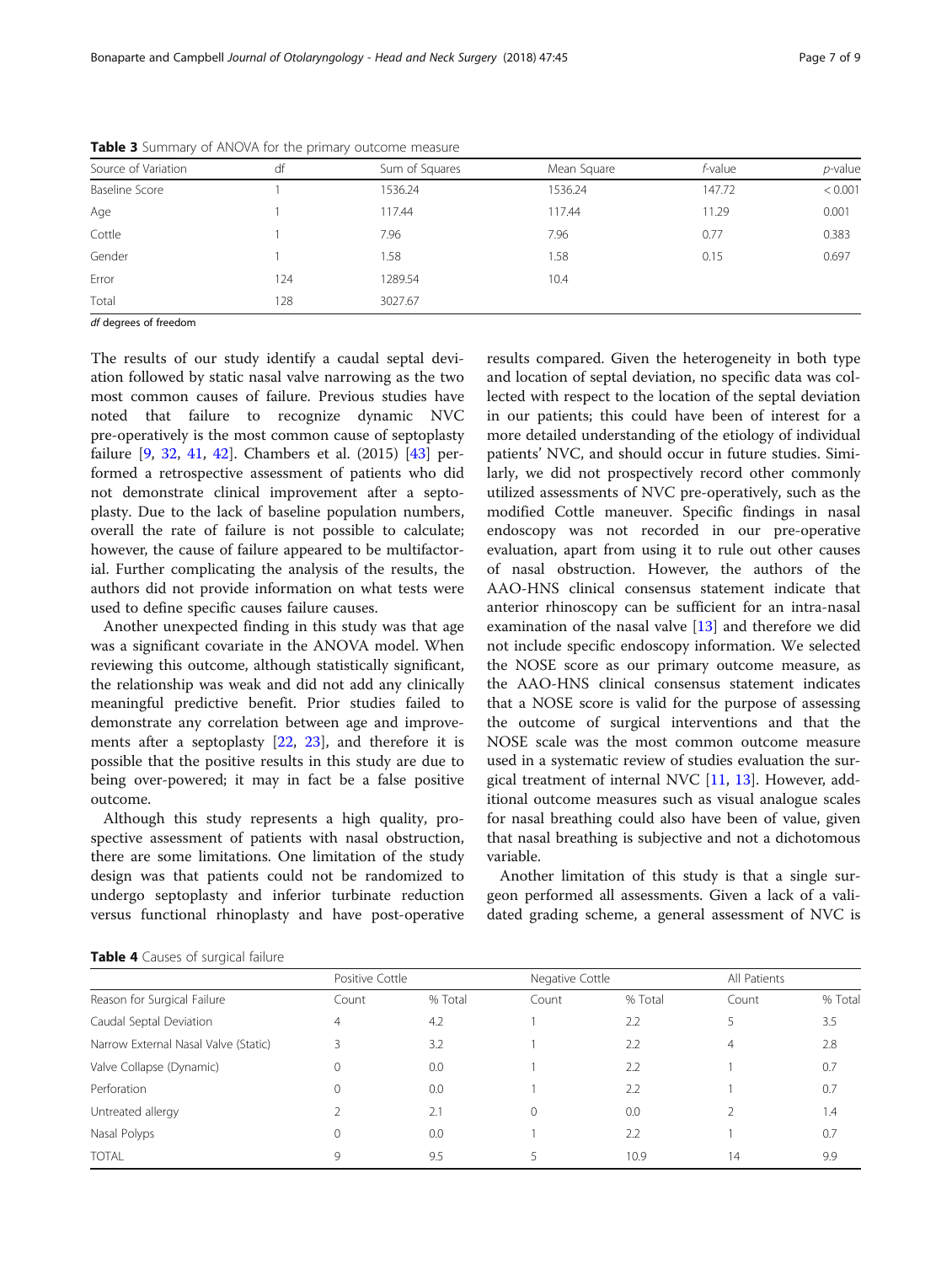<span id="page-7-0"></span>therefore subjective. Finally, biases can occur in assessment of surgical failure, and therefore a more robust and preferably blinded assessment would be optimal to validate these findings studies. However, we chose to use a patient centered definition of surgical failure, therefore limiting this bias.

The findings of this study have considerable applicability in terms of patient safety and health care resource utilization. Potential complications, as well as morbidity of more advanced surgical procedures are likely greater for a functional rhinoplasty than for a standard septoplasty, particularly if grafting is required from sites other than the nasal septum. With respect to health economics, in the practice of the primary author, a septoplasty and turbinate reduction can be performed rapidly, resulting in less time in the operating room and less post-operative care compared to more advanced functional rhinoplasty techniques specific for nasal valve collapse. The reduction in operative time, healing time and complications likely all contribute to lower health care costs, both direct and indirect. Future studies will be required to assess these questions.

In summary, this study demonstrated that there is no difference in patients with and without a positive Cottle maneuver when used as a single univariate assessment tool. In these patients, it should be used cautiously as a single outcome measure when predicting which patients may require nasal valve surgery and as an exclusion or inclusion criteria in research studies. However, it remains unclear if the test plays a role in a multivariable predictive model for detecting clinically relevant NVC. The results of this study could potentially influence practice, by encouraging clinicians to consider multiple factors when assessing the cause of nasal obstruction, as well as the need for advanced nasal surgery in addition to a septoplasty, and not simply relying on the Cottle maneuver as a dichotomous indicator of nasal valve collapse. Consequently, the accurate diagnoses of clinically relevant NVC requiring nasal sidewall repair continues to remains a challenge [[44\]](#page-8-0).

## Conclusion

The Cottle maneuver offers limited clinical utility to predict symptom improvement following septoplasty with inferior turbinate reduction in patients with nasal obstruction due to a septal deviation, with or without NVC. This study also suggests that a large proportion of patients with clinical evidence of NVC, based on the Cottle maneuver and physical examination, may not require advanced nasal valve procedures in addition to a septoplasty and turbinate reduction.

To date, there is no evidence-based outcome measure, or combination of outcome measures that predicts which patients will require more advanced nasal valve surgery. Certainly there remains a role for functional rhinoplasty to address the nasal valve; however, future studies are necessary to determine the variables that predict which patients are at a high risk of surgical failure, and to more accurately determine which patients with nasal obstruction and NVC require a functional rhinoplasty.

#### Abbreviations

AAO-HNS: American Academy of Otolaryngology – Head and Neck Surgery; ANOVA: Analysis of variance; NOSE: Nasal obstruction symptom evaluation; NVC: Nasal valve collapse; OVCS: Ottawa Valve Collapse Scale

#### Availability of data and materials

All data is available from the corresponding author.

#### Authors' contributions

JPB Project design, data collection, analysis and writing. RC Analysis and writing. Both authors read and approved the final manuscript.

#### Ethics approval and consent to participate

Ethics was provide by the Ottawa Hospital and all patients signed informed consent.

#### Consent for publication

N/A.

#### Competing interests

The authors declare that they have no competing interests.

#### Publisher's Note

Springer Nature remains neutral with regard to jurisdictional claims in published maps and institutional affiliations.

#### Author details

<sup>1</sup>Department of Otolaryngology - Head and Neck Surgery Senior Clinical Investigator, The Ottawa Hospital Research Institute, University of Ottawa, 1919 Riverside Drive, Suite 308, Ottawa, Ontario K1H 7W9, Canada. <sup>2</sup>Department of Otolaryngology - Head and Neck Surgery, The University of Ottawa, Ottawa, Canada.

#### Received: 27 March 2018 Accepted: 5 July 2018 Published online: 11 July 2018

#### References

- 1. Baumann I. Quality of life before and after septoplasty and rhinoplasty. GMS Curr Top Otorhinolaryngol Head Neck Surg. 2010;9:Doc06.
- 2. Kim CS, Moon BK, Jung DH, Min YG. Correlation between nasal obstruction symptoms and objective parameters of acoustic rhinometry and rhinomanometry. Auris Nasus Larynx. 1998;25:45–8.
- 3. Simon P, Sidle D. Augmenting the nasal airway: beyond septoplasty. Am J Rhinol Allergy. 2012;26:326–31.
- 4. Naraghi M, Amirzargar B, Meysamie A. Quality of life comparison in common rhinologic surgeries. Allergy Rhinol (Providence). 2012;3:e1–7.
- 5. Bloching MB. Disorders of the nasal valve area. GMS Curr Top Otorhinolaryngol Head Neck Surg. 2007;6:Doc07.
- 6. Spielmann PM, White PS, Hussain SS. Surgical techniques for the treatment of nasal valve collapse: a systematic review. Laryngoscope. 2009;119:1281–90.
- Schalek P, Hahn A. Anterior septal deviation and contralateral alar collapse. B-ENT. 2011;7:185–8.
- 8. Goudakos JK, Daskalakis D, Patel K. Revision rhinoplasty: retrospective chart review analysis of deformities and surgical maneuvers in patients with nasal airway obstruction-five years of experience. Facial Plast Surg. 2017;33:334–8.
- 9. Nouraei SA, Virk JS, Kanona H, Zatonski M, Koury EF, Chatrath P. Noninvasive Assessment and Symptomatic improvement of the obstructed nose (NASION): a physiology-based patient-centred approach to treatment selection and outcomes assessment in nasal obstruction. Clin Otolaryngol. 2016;41:327–40.